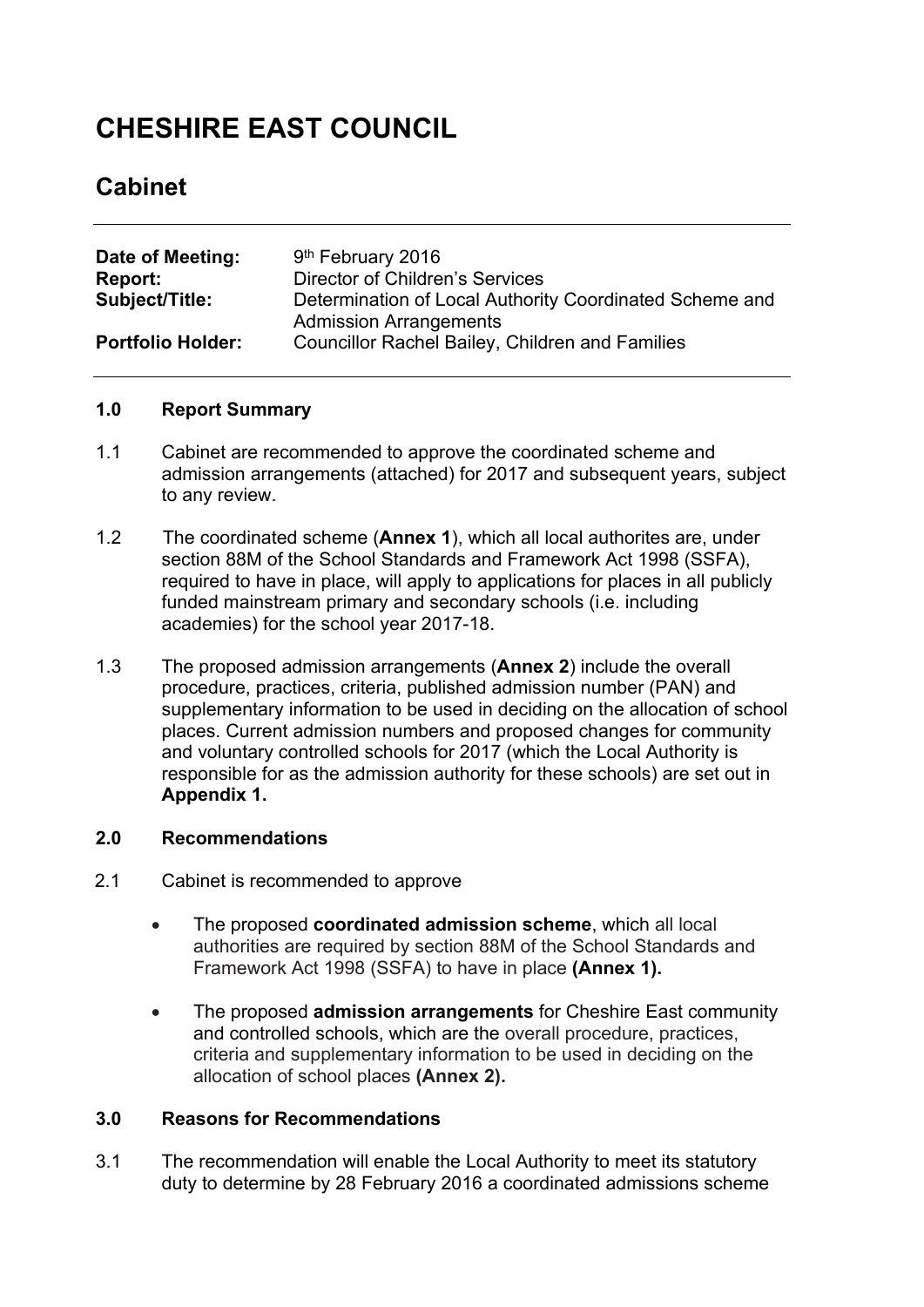and admission arrangements to apply for 2017 and subsequent years, subject to any further review.

# **4.0 Wards Affected**

4.1 Once determined, the coordinated scheme will apply to all Cheshire East publicly funded mainstream primary and secondary schools, including academies and the admission arrangements will apply to all Cheshire East community and voluntary controlled schools.

# **5.0 Local Ward Members**

5.1 All ward members.

# **6.0 Policy Implications**

**6.1** The Coordinate Scheme and Admissions Arrangements are key policy documents for the Council and are a statutory requirement. The process for applying for school places is contained within the coordinated scheme and this applies to all Cheshire East publicly funded schools. How parents' preferences are then considered is set out within an admission authority's admission arrangements. The policy on admission arrangements will apply to applications for community and voluntary controlled schools only, for which the Local Authority is the admission authority.

### **7.0 Implications for Rural Communities**

7.1 The Local Authority's coordinated scheme will apply to all publicly funded schools across the Borough and the admission arrangements will apply to applications received for Cheshire East community and voluntary controlled schools. Determination will therefore benefit all communities equally by ensuring that arrangements are in place for families who will be applying for admission in the 2017-18 academic year.

# **8.0 Financial Implications**

8.1 Members should note that the costs of School Admissions are charged to the Dedicated Schools Grant within the element for central expenditure.

#### **9.0 Legal Implications**

9.1 The Authority has a duty to comply with the mandatory requirements imposed by all relevant legislation including the School Admissions Code (or by statutory provisions). The School Admissions Code has been issued under Section 84 of the School Standards and Framework Act 1998 ('SSFA 1998') Chapter 1 of Part 3 of the School Standards and Framework Act (SSFA) 1998 contains the key provisions regarding schools admissions, including the statutory basis for the Code. The Code reflects changes to the law made by the Education Act 2011 and Regulations.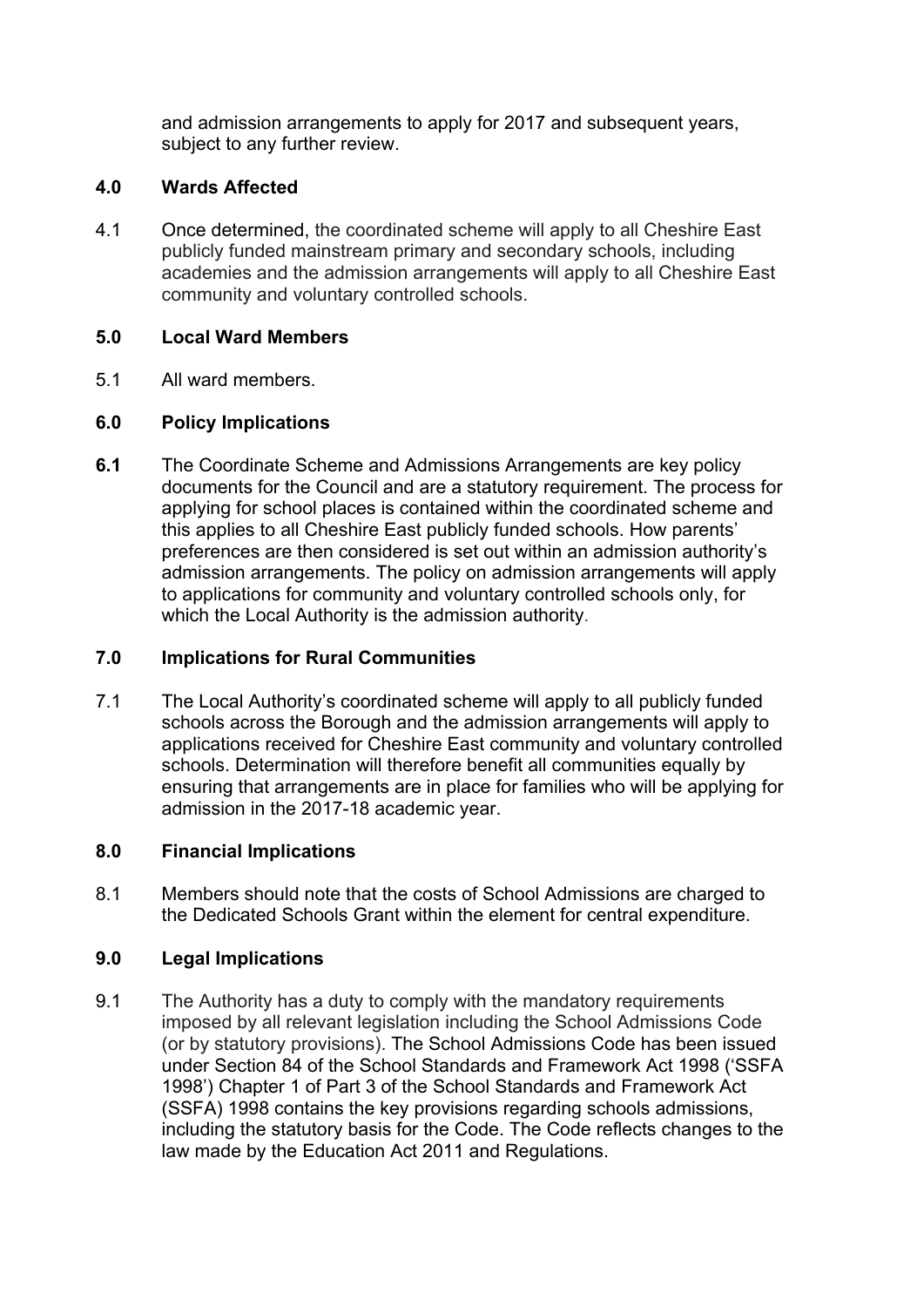9.2 The Regulation that applies for the purpose of this report is the School Admissions (Admission Arrangements and Co-ordination of Admission Arrangements) (England) Regulations 2014.

#### **10.0 Risk Management**

- 10.1 The Local Authority must determine its coordinated scheme and admission arrangements by 28 February 2016 otherwise it will be in breach of its statutory duty to comply with the provisions of the School Admissions Code.
- 10.2 The Local Authority must inform the Secretary of State whether it has secured the adoption of a qualifying scheme by 28 February. The Secretary of State may impose a scheme where a scheme has not been adopted.
- 10.3 Objections to determined admission arrangements can be referred to the Office of the Schools Adjudicator by 15 May in the determination year. The Adjudicator must consider whether the arrangements comply with the Code and the law relating to admissions. Arrangements must therefore be compliant with the provisions set out in the School Admissions Code 2014. An Adjudicator's determination is binding and enforceable.
- 10.4 Community and voluntary controlled schools have the right to object to the Schools Adjudicator if the PAN set for them is lower than they would wish. There is a strong presumption in favour of an increase to the PAN to which the Schools Adjudicator must have regard when considering any such objection.
- 10.5 An Equality Impact Assessment is attached as **Annex 3**

#### **11.0 Background and Options**

- 11.1 The Local Authority's school admission arrangements and coordinated scheme are for implementation from September 2017.
- 11.2 If changes are proposed, consultation is required by 31 January (determination year) in accordance with the requirements set out in the School Admissions Code. Where the admission arrangements have not changed from the previous year there is no requirement to consult, subject to the requirement that admission authorities must consult on their admission arrangements at least once every 7 years, even if there have been no changes during that period. Arrangements must nevertheless be determined by **28 February** every year, even if they have not changed from previous years and a consultation has not been required.
- 11.3 The **Coordinated Scheme**, once determined, will apply to applications for places in all Cheshire East publicly funded schools including Academies. The scheme planned for 2017-18 is the same as the current scheme (2016- 17), which was adopted by the Local Authority in March 2015, other than the insertion of wording at paragraph 1.6 to confirm that applicants must be resident in the UK and that the only exceptions to this are for service